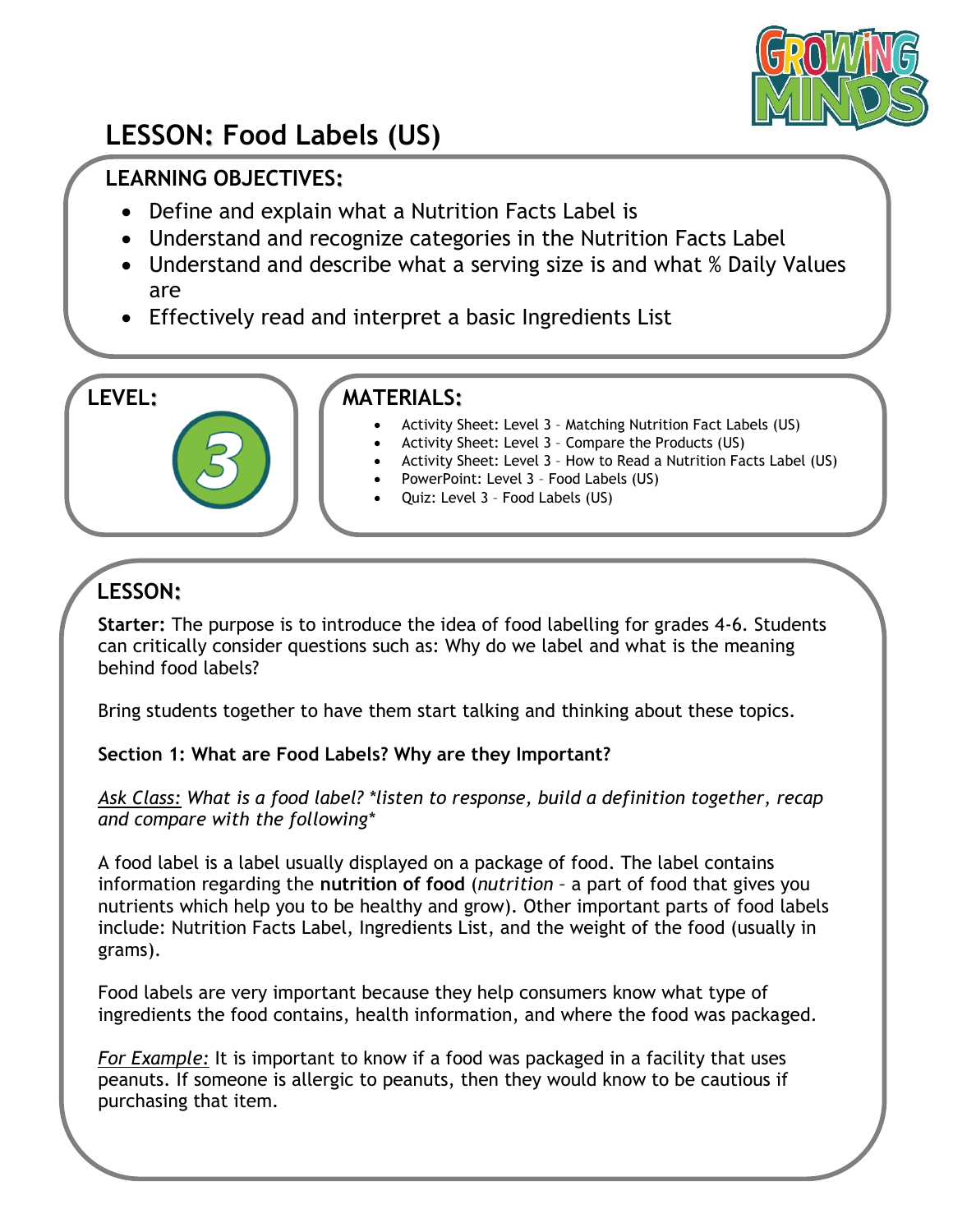

There are two important labels used on food packaging to let consumers know what the product is made up of. These two labels are the **Nutrition Facts Label** and the **Ingredients List**.

#### **Section 2: Breaking Down the Nutrition Facts Label**

What is the Nutrition Facts Label? It is a table that lists some of the major nutrients in food and what amounts of these nutrients the product has. It is organized by two categories:

- **Serving Size**
- **% Daily Values**

#### **What is a Serving Size?**

A serving size is the amount of the product the producer has listed as 1 serving (or what they suggest you eat in one sitting). Different products have different serving sizes.

*For Example:* 1 serving of raw leaf spinach might be 1 cup (*1 fist full*) while 1 serving of cooked leaf spinach might be ½ cup (*1 handful*).

Serving sizes are different for products and different for manufacturers. These serving sizes decide the nutrient values listed in the Nutrition Facts Label.

#### *Class Activity 1:* **Looking at Nutrition Facts Labels**

| Nutrition Facts                         |                  |
|-----------------------------------------|------------------|
| _ serving per container<br>Serving Size | $2$ tbsp $(30q)$ |
| Amount per serving<br>Calories          | 45               |
|                                         | % Daily Value*   |
| Total Fat 3.5 g                         | 5%               |
| Saturated Fat 2g                        | 11%              |
| Trans Fat 0.1 g                         |                  |
| Cholesterol 10 mg                       |                  |
| Sodium 100 mg                           | 4%               |
| Total Carbohydrate 2g                   |                  |
| Dietary Fiber 0 g                       | 0%               |
| Total Sugars 1 g                        |                  |
| Includes Og Added Sugars                | 0%               |
| Protein 2g                              |                  |
| Vitamin D                               | 0%               |
| Calcium                                 | 6%               |
| Tron                                    | 0%               |
| Potassium                               | 0%               |

 This is a Nutrition Facts Label. There are a few sections on the Nutrition Facts Label to pay attention

- **1. Calories**: measured energy in food. This is the amount of energy you get from a food item.
- **2. Fat**: measured amount of fat in food. It is healthy to have good fats in your diet because fat is a source of energy, vitamins, and minerals, and it helps our body to function regularly.
- **3. Carbohydrates**: another source of energy. Carbohydrates help our bodies to function throughout the day.
- **4. Proteins**: proteins are a source of energy and they help to maintain our body's muscles and bones. Proteins also help our bodies to grow.

#### **What are % Daily Values?**

Percent Daily Values represent what amount (or percent) of a nutrient is listed in the Nutrition Facts Label. The percentage is based on a total daily need calculation out of 100% for a 2,000-calorie diet.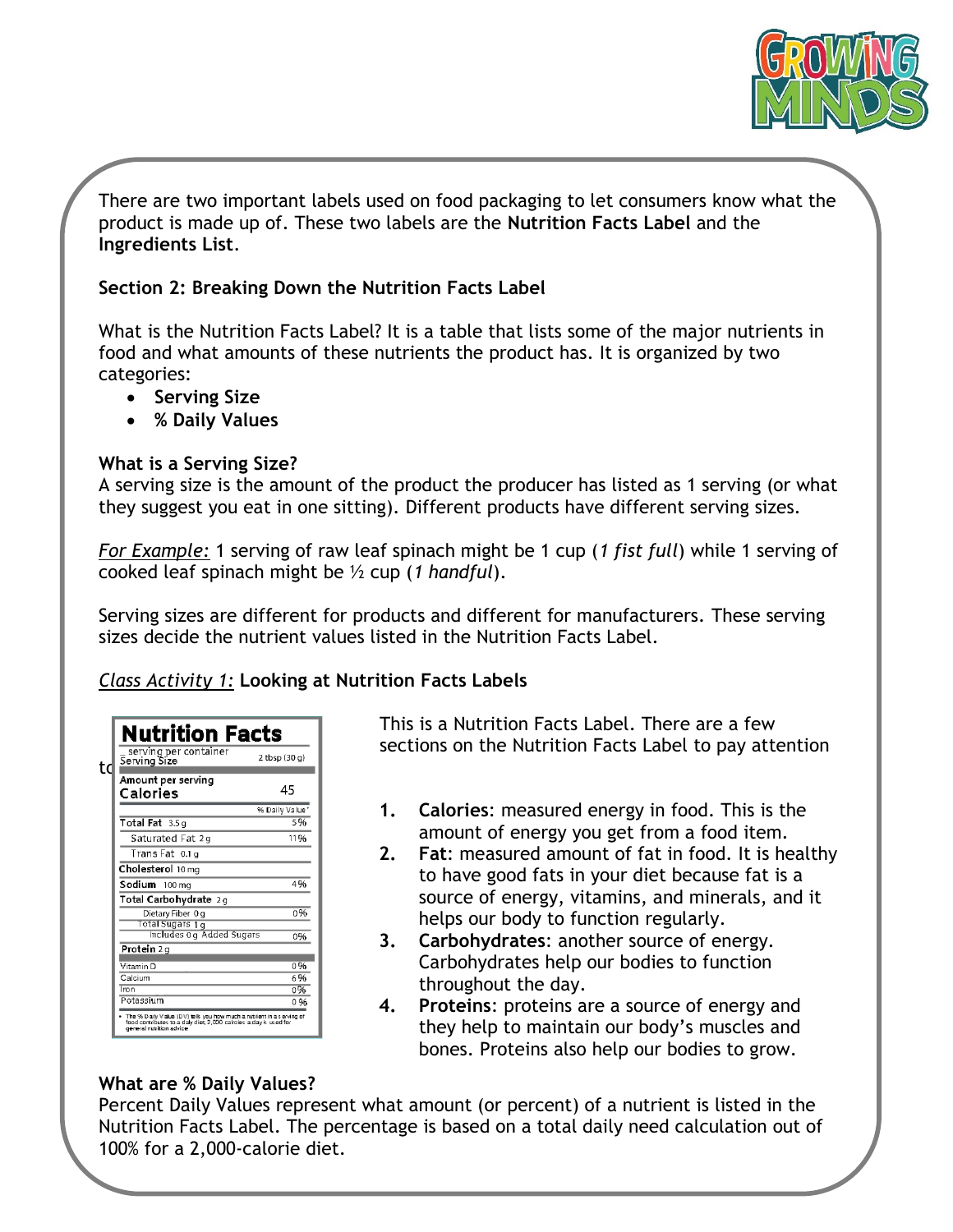

*For Example:* A nutrient may be listed as having 5 grams in the Nutrition Facts Label but may be ranked as 25% of your Daily Value. The percentage helps to explain the amount of a nutrient in the food.

These % Daily Values can help you to find out how much nutritional value a food item holds. A food with 15 grams of fat might not seem like a lot by itself, but next to the % Daily Value chart it can stand at 30% of your daily intake of fat.

It is important to read both the weight (grams/milligrams) and the % Daily Value of an item to get a greater understanding of how much of that nutrient can be found in that food item.

*Class Activity 2:* **Understanding % Daily Values**

**Table 1:** If you eat 30 grams of this product, you will eat 3 grams of fiber.

| Nutrition Facts<br>_ serving per  1 bar<br>Serving Size   1 bar (30g)                                                                                                |                       |
|----------------------------------------------------------------------------------------------------------------------------------------------------------------------|-----------------------|
| Amount per serving<br>Calories                                                                                                                                       | 130                   |
| Total Fat 6 G                                                                                                                                                        | % Daily Value*<br>10% |
| Saturated Fat 39                                                                                                                                                     | 16%                   |
| Trans Fat og                                                                                                                                                         |                       |
| Cholesterol 0 mg                                                                                                                                                     | 0%                    |
| Sodium 3mg                                                                                                                                                           | 12%                   |
| Total Carbohydrate 13 g                                                                                                                                              | 6%                    |
| Dietary Fiber 3 g<br>Total Sugars 130                                                                                                                                | 12%                   |
| Includes og Added Sugars<br>Protein 0 g                                                                                                                              | 0%                    |
| Vitamin D<br>0 mcg                                                                                                                                                   | 0%                    |
| Calcium 0 mg                                                                                                                                                         | 2%                    |
| lron omg<br>Potassium omg                                                                                                                                            | 8%<br>0%              |
| The % Daily Value (DV) tells you how much a nutrient in a serving of<br>food contributes to a daly diet, 2,000 calcies a day is used for<br>general nutrition advice |                       |

**1.** What does this mean when compared to your % Daily Values? (*Fiber –* a nutrient that is a part of a carbohydrate which helps with digestion)

*Ask Class: But how will I know if this a good amount of fiber to eat? Is it a lot or a little amount?*

A good note to go by to understand what percentage values mean is 5% or less is considered **a little**, whereas 20% or more is considered **a lot**. This explanation can help you to decide whether this product has high or low amounts of a certain nutrient.

*Ask Class: If eating 3g of fiber gives you approximately 12% of your daily fiber intake, is this a high or low amount?* 

#### **Answers**

**1.** 12% is in-between the 5%-20% which means it's not a little amount of fiber and not a lot, making it in the middle – a good amount of fiber. We still want to eat fiber throughout the day in order to get 100% of our Daily Intake.

*Ask Class: Can you think of one way to get more fiber throughout the day?*

You can increase your fiber intake by:

- Consuming more of the product (if you eat 2 servings you will double the amount of fiber eaten)
- Finding products with higher amounts of fiber to eat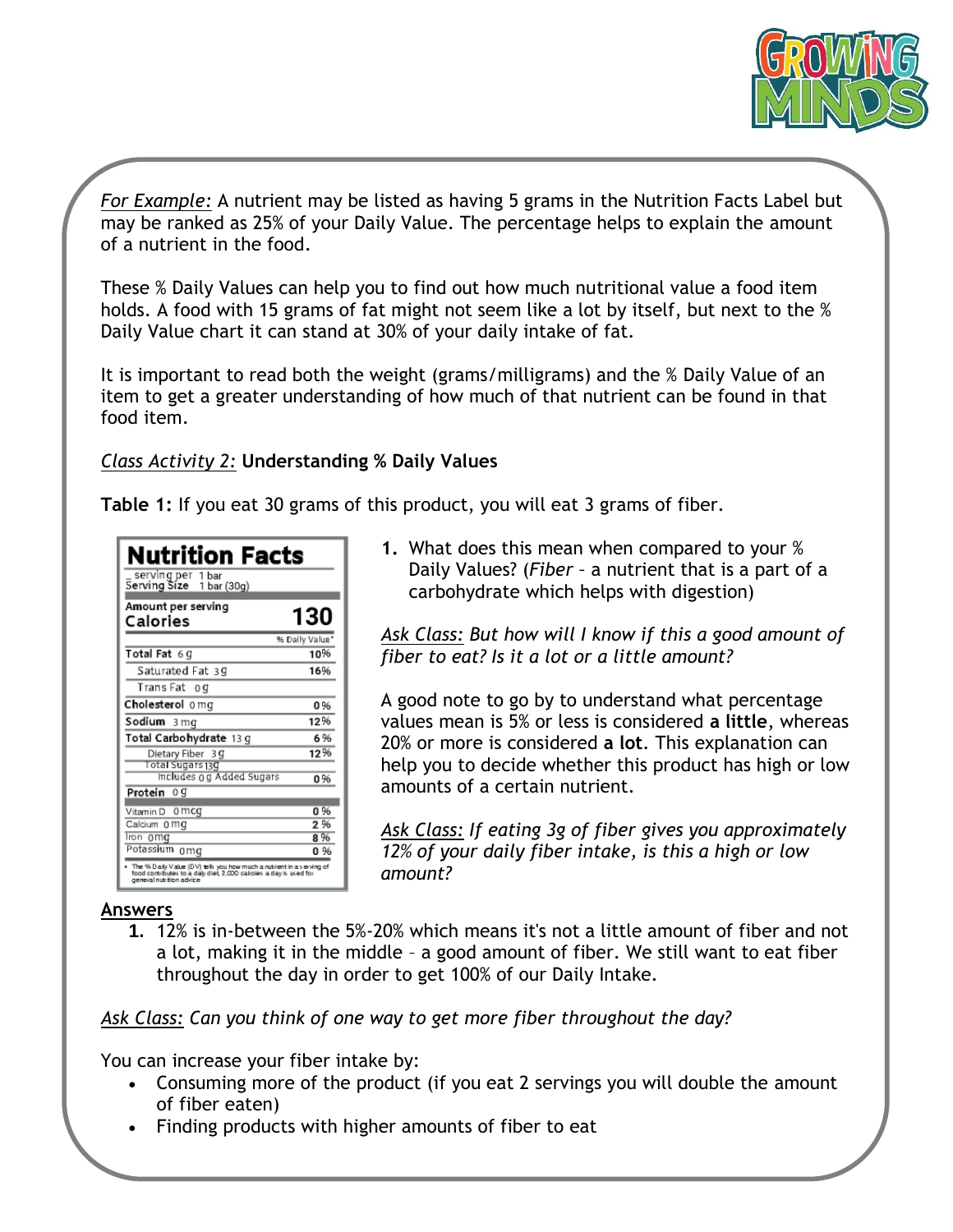

#### **Section 3: How to Read an Ingredients List**

The Ingredient List is a list of all the ingredients used in a product. It is organized by weight, meaning ingredients used more are listed first and ingredients used the least are listed at the end. Ingredients are separated by commas to keep items in order. When an ingredient is made up of multiple items, the different sources will be listed in brackets.

*For Example:* Seasoning (sugar, salt) because both sugar and salt are different sources of seasoning.

Ingredients lists can also have a **'contains list'**. This section lists key allergens (*allergens –* common foods that trigger allergies) which the product may contain. Some of the most common allergens include: eggs, milk, wheat, soy beans, peanuts, tree nuts, fish, and shellfish.

#### *For Example:* **Contains**: Wheat, Eggs

This label is extremely important for people who have allergies because it allows them to identify foods they cannot eat. This is a part of Food Safety!

#### *Class Activity 3:* **Reading an Ingredients List**

**Table 2:** Using the table below, answer the following questions:

- 1. Which is the most used ingredient?
- 2. Which ingredient is used the least?
- 3. Are there are key allergens in this product? If so, which one(s)?

**Ingredients:** Tomatoes, Water, Tomato paste, Sugar (brown sugar, sugar), Sodium, Spices

**Contains: MAY CONTAIN PEANUTS** 

#### **Answers**

- **1.** Tomatoes
- **2.** Spices
- **3.** Yes, the product may contain peanuts. An individual allergic to peanuts should be cautious when consuming this product. Instead, try looking for products made in a peanut-free facility.